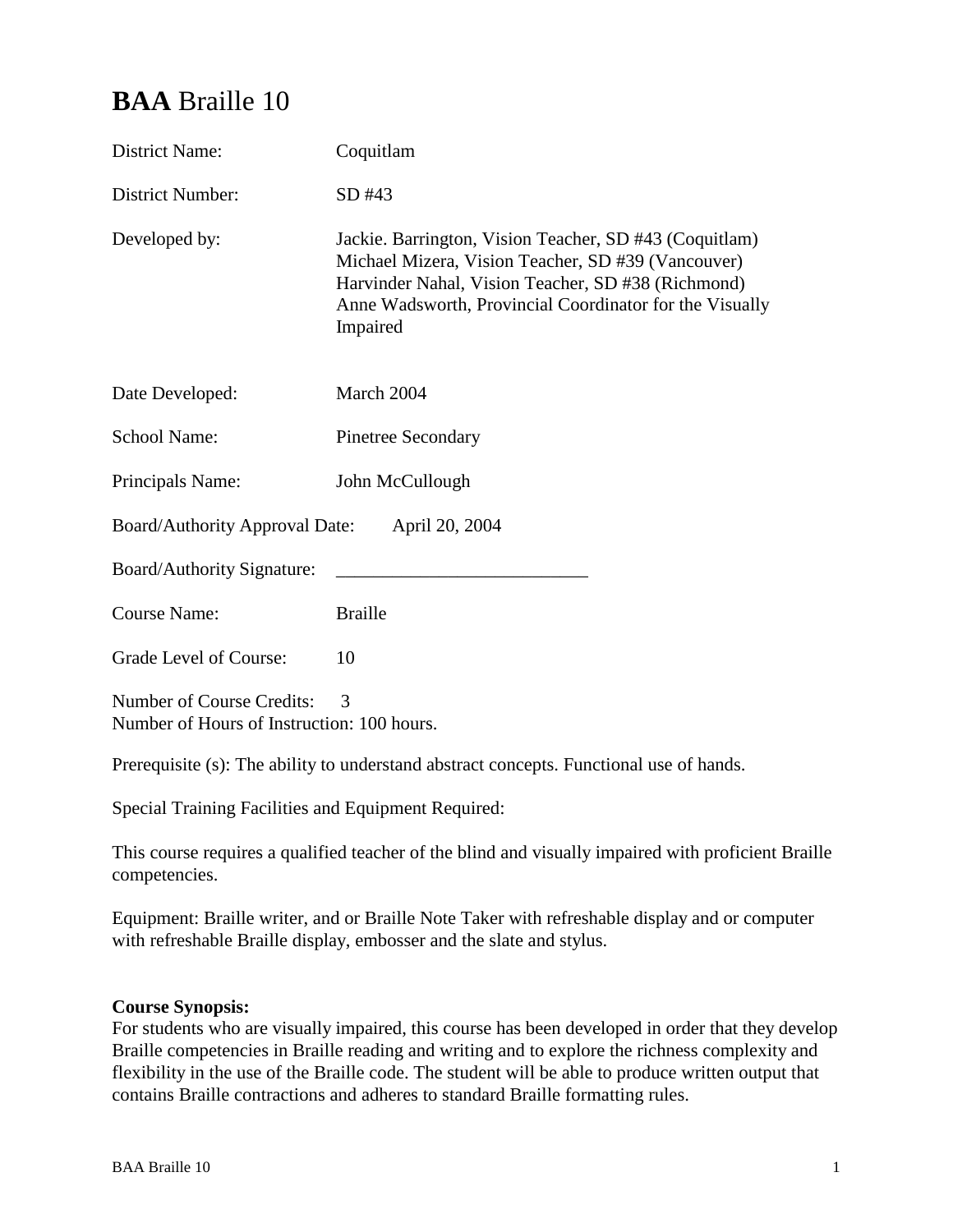As a culmination students will reflect on their work and produce work done in a variety of writing styles for various purposes consistent with the Braille Authority of North America (BANA) regulations. They will write sentences, and gain information from many sources.

#### **Rationale**

For students who are visually impaired, this course has been developed in order that they develop Braille competencies in Braille reading and writing and to explore the richness complexity and flexibility in the use of the Braille code.

This course will allow students a tactile medium to access the prescribed curriculum. Students will learn Braille to complete an educational program so that they can graduate from High School and pursue college, university or other interests. They will explore curriculum themes, develop projects and research topics of personal interest. Students can use Braille to access the many technological devices and they can explore the world-wide web for global business transactions. With Braille this is possible. Proficiency in the use of the Braille code enables the student to succeed academically, socially and in a pursuit of a career.

| Unit | Title                                        | Time      |
|------|----------------------------------------------|-----------|
|      |                                              |           |
|      | Exploration                                  | 10 hours  |
|      | <b>Tactile Discrimination/Interpretation</b> | 10 hours  |
|      | Production                                   | 20 hours  |
|      | <b>Braille Reading</b>                       | 30 hours  |
|      | <b>Braille Writing</b>                       | 30 hours  |
|      | <b>Total Hours</b>                           | 100 hours |

Organizational Structure:

# **Unit Descriptions:**

# **Unit 1: Exploration** 10 hours

Students will learn the history of Braille and will be made aware that there is a different code for all subject areas and will be provided with the rationale for learning Braille. They will be introduced to the different writing devices that produced Braille (Braille writer, slate and Stylus, note takers) and will also be made aware that Braille can be produced on computer. Concepts such as why do you need to know the Braille literacy code will be explored.

# **Curriculum Organizer – Braille Issues:**

*It is expected the student will:*

- demonstrate an understanding of the Braille alphabet and begin to develop skills and techniques for producing uncontracted braille.
- read and Braille whole words
- demonstrate an understanding of short form words
- use whole and part word signs
- produce Braille using dot 5
- use initial letter contractions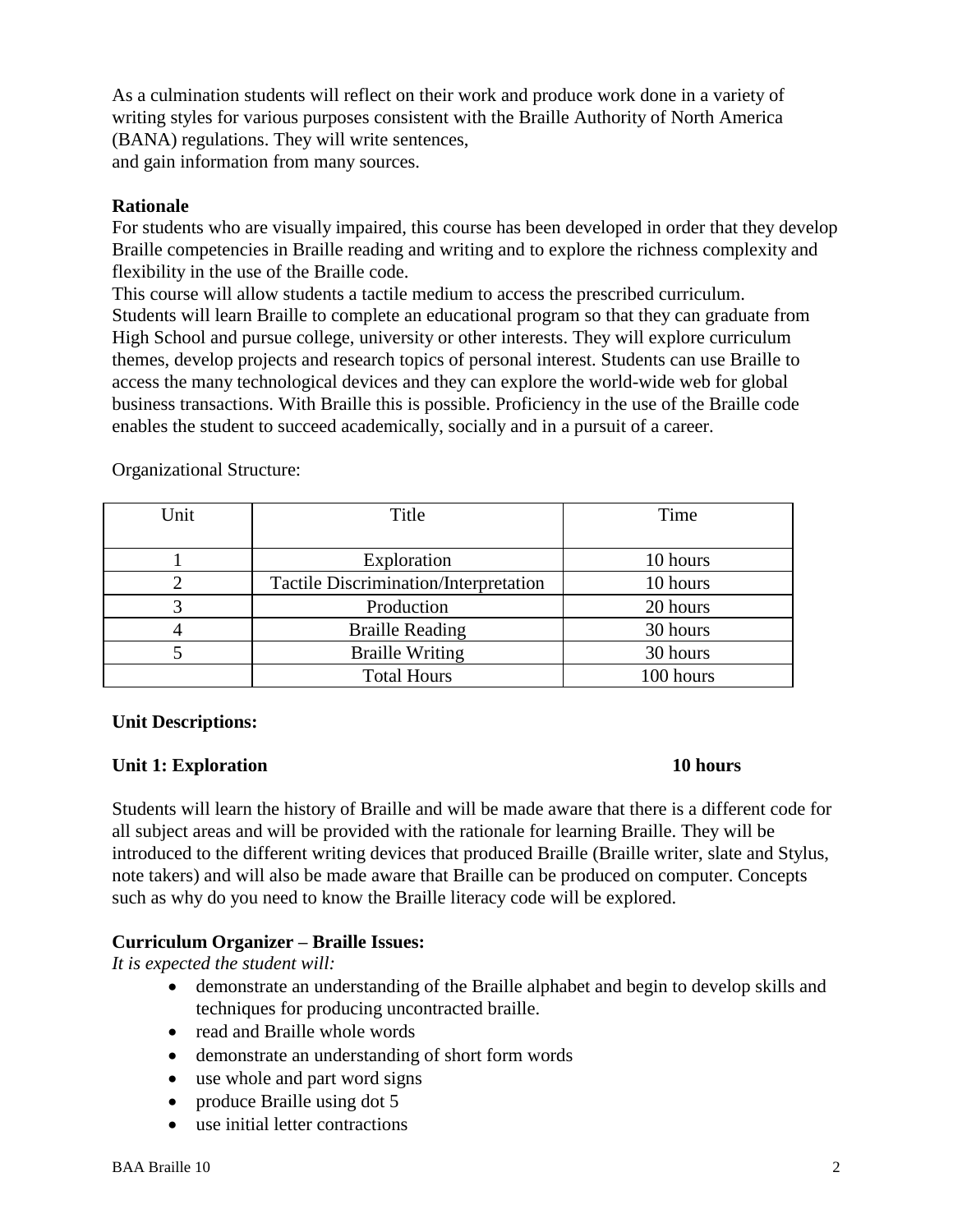- use punctuation
- dots 4-5 initial letter contractions
- $\bullet$  dots 4-5-6 contractions

#### **Curriculum Organizer – Analysis**

*It is expected that students will:*

- analyse and edit work
- identify the features of good Braille production

# **Curriculum Organizer – Technology**

*It is expected that the student will:*

- use Braille writer and be introduced to the slate and stylus for Braille production
- use appropriate vocabulary when discussing Braille using low technology and process
- use and maintain materials, equipment, and work space in a safe and environmentally sensitive manner
- demonstrate an understanding of all contractions that been introduced and are currently known.

#### **Unit 2: Tactile Discrimination/Interpretation 10 hours**

# Students will learn how to discriminate the different textures, characters etc. and begin to analyse information that is presented in a two dimensional format. Students will learn how to interpret this two-dimensional information in a format that they understand and relate to others.

# **Curriculum Organizer – Tactile Interpretation**

*It is expected that students will:*

develop an understanding of tactile diagrams

# **Curriculum Organizer – Creation**

*It is expected that the student will:*

- gather relevant information from appropriate sources and begin to interpret a tactile diagram.
- write interpretation of the tactile diagrams.

# **Curriculum Organizer – Analysis**

*It is expected that students will:*

 identify the role that tactile diagrams, maps, charts etc. play in the transfer of information within different formats.

# **Unit 3: Production 20 hours**

Students will begin to develop Braille literacy skills using low technological devices. Students will be able to use the Braille-writer to begin to produce material using literary Braille code

#### **Curriculum Organizer – Creation**

*It is expected that students will:*

use effective communication skills when gathering and sharing information.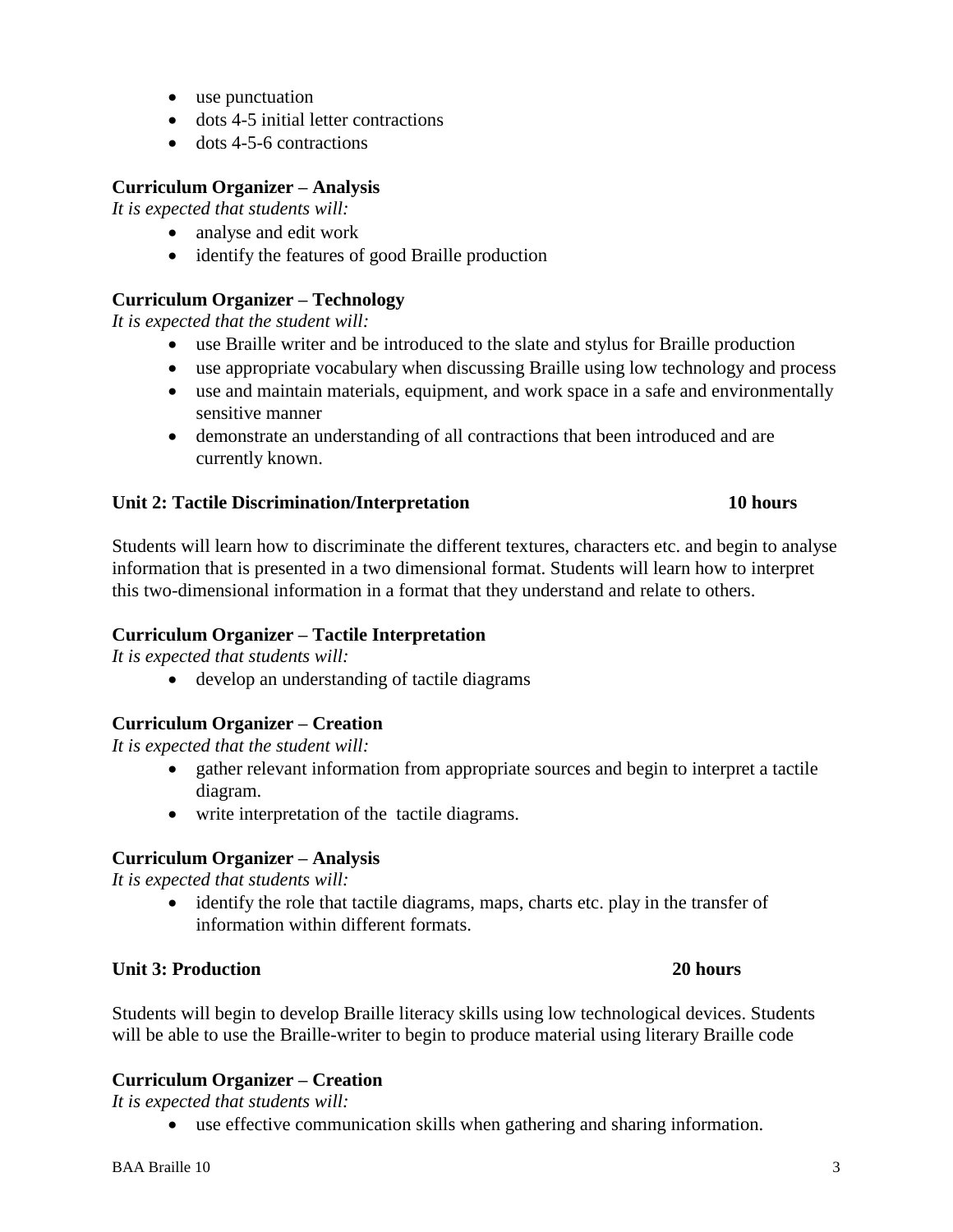- apply the creative process (i.e., perceptions, exploration, experimentation, production, and evaluation) in their work
- use low technological devices to write Braille sentences

# **Curriculum Organizer – Analysis**

*It is expected that students will* 

- analyse the importance of using Braille note takers
- discuss the role that note takers can play in their lives
- analyse their work and indentify characters that are brailled incorrectly

# **Curriculum Organizers – Technology**

*It is expected that students will:*

- demonstrate how to load paper correctly into braille writer or in the slate and stylus
- demonstrate competent use of the equipment that can produce Braille (braille writer, slate and stylus)
- use appropriate vocabulary when discussing various pieces of technology
- use and maintain materials, equipment, and work space in a safe and environmentally sensitive manner

# **Unit 4: Braille Reading 30 hours**

Students will increase their speed and accuracy in Braille reading.

# **Curriculum Organizer – Braille Reading**

*It is expected that students will:*

- apply strategies to increase their speed when recognizing Braille characters
- read a variety of materials to deepen the breath and depth of their reading
- demonstrate an understanding of the organization of text in Braille formats.

# **Curriculum Organizer – Creation**

*It is expected that students will:* 

- apply the creative process (i.e., read challenging literature, move between genres easily) in their work
- use formatting rules to create work using the literary Braille code
- improve speed of reading with comprehension

# **Curriculum Organizer – Analysis**

*It is expected that students will:*

- assess the overall quality of their own personal reading
- analyse ways of accessing printed information in a medium that is compatible with their ability to access printed information
- develop ways that they can identify Braille characters
- assess the overall quality of their skills for producing Braille
- develop proper Braille reading techniques

# **Curriculum Organizer – Technology**

*It is expected that students will:*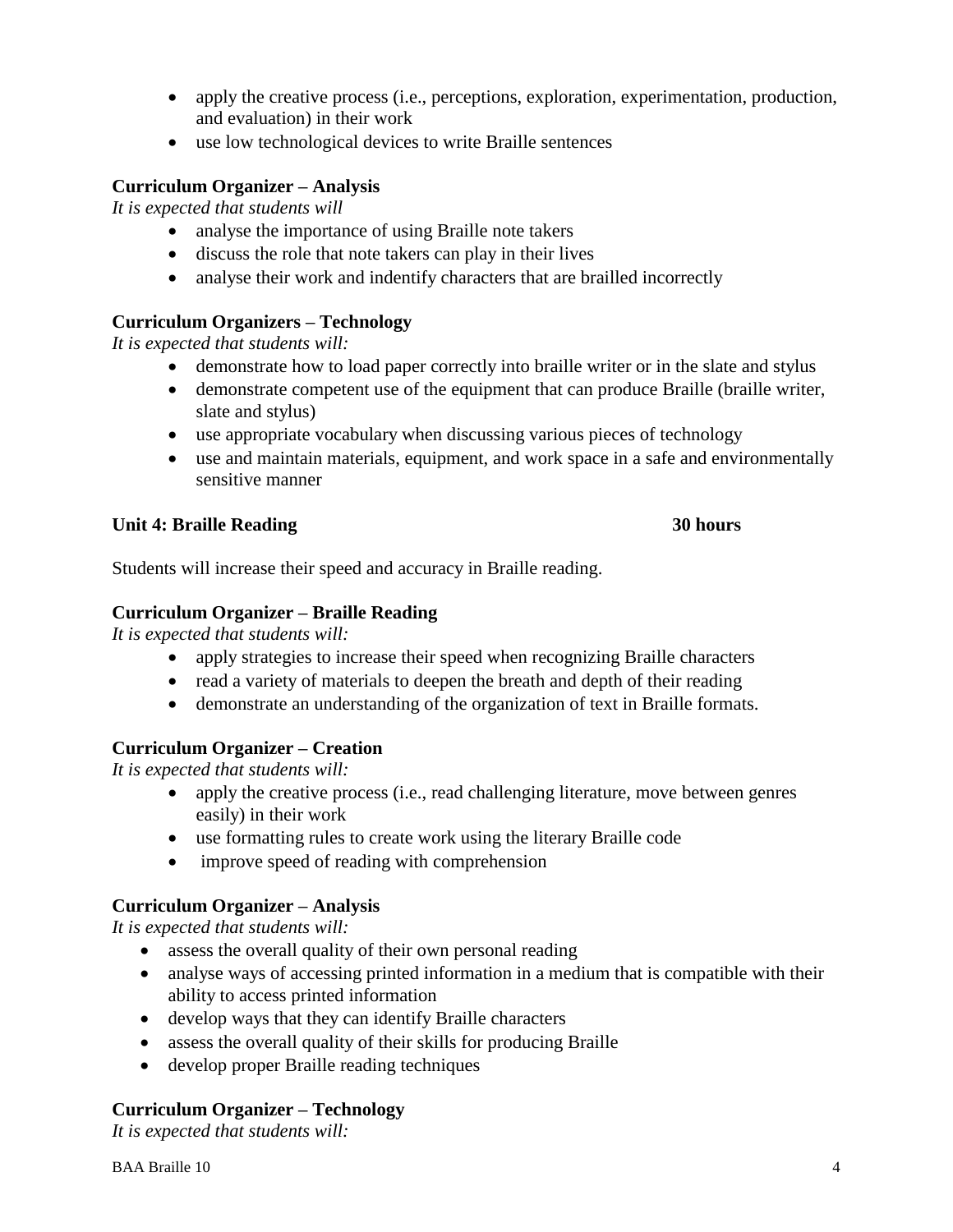- use Braille technology to access information from a variety of sources
- apply appropriate procedures associated with the production of braille
- use appropriate vocabulary when discussing Braille technology being used for reading
- use and maintain materials, equipment, and work space in a safe and environmentally sensitive manner

# **Unit 5: Braille Writing 30 hours**

In this final unit, students will share and reflect on their work and produce Braille with a high degree of accuracy. They will prepare written summaries of their work using proper literary formatting. Formats include: essays, novel, short story or their own personal writing. They will participate in group writing projects with their sighted peers.

# **Curriculum Organizer – Braille Writing**

*It is expected that students will:*

 demonstrate a knowledge and understanding of the Braille code rules introduced so far.

# **Curriculum Organizer – Creation**

*It is expected that students will:*

- demonstrate the ability to think critically, including the ability to define an issue or problem and develop hypotheses and supporting arguments
- gather relevant information from appropriate sources
- use effective communication skills when gathering and sharing information independently and in groups
- apply the creative process (i.e., using different equipment) in their work
- create simple written passages
- understand basic word processing concepts
- use formatting rules that will allow the student to create various levels of headings in their work

# **Curriculum Organizer – Analysis**

*It is expected that students will:*

- explain preferences to determine the most appropriate Braille writing tool for a variety of writing tasks.
- analyze their work and identify characters that are incorrectly written
- develop ways that they can produce accurate Braille
- demonstrate how to access the overall quality of their skills for producing Braille
- examine, promote and advocate for creative options in enhancing Braille awareness and sharing of Braille writing in the school and larger community

# *Curriculum Organizer – Technology*

It is expected that students will:

- demonstrate competency in Braille production
- use appropriate vocabulary when discussing Braille technology and process
- use and maintain materials, equipment, and work space in a safe and environmentally sensitive manner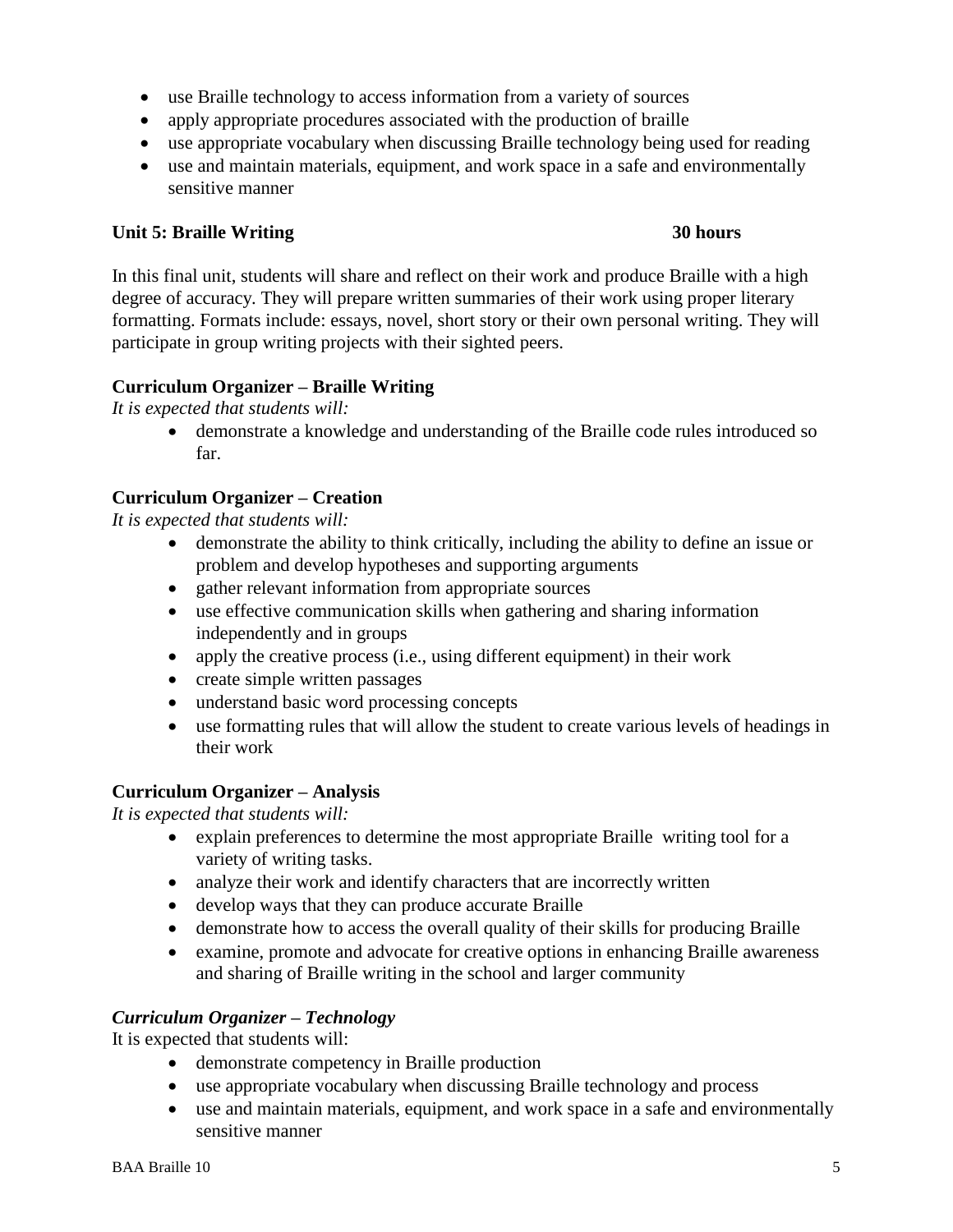# **Instructional Components:**

- direct instruction
- indirect instruction
- interactive instruction
- independent instruction
- modeling
- practical creativity
- brain storming
- group work
- tape recorders
- various pieces of technology

# **Assessment Components:**

- Effective formative assessment via:
	- o Clearly articulated and understood learning intentions and success criteria
	- o Questions posed by students, peers and teachers to move learning forward Discussions and dialogue
	- o Feedback that is timely, clear and involves a plan
	- o Students are resources for themselves and others peer and self-assessment
	- o Student ownership

Formative assessment used to adapt learning experiences and inquiry plans on an on-going basis to meet specific learning goals.

Development, awareness and action, based upon metacognition intended to lead to learner independence and self-coaching.

Summative Assessment:

Summative assessments will be determined as students demonstrate proficiency/mastery toward particular learning outcomes. Summative assessments and final grades will reflect the following:

- Students will work collaboratively with the teacher to determine summative achievement on assignments and letter grades based upon dialogue, and evidence of learning
- Behaviour and work habits will NOT be included when determining letter grades
- Marks will not be deducted for late work
- Extra credit and bonus marks will not be awarded
- Plagiarizing will not result in reduced marks/grades –the student will be required to demonstrate their learning authentically
- Attendance will not be considered toward letter grade
- Only individual learning demonstrated –no group marks will be used to determine grades
- Letter grades will reflect learning towards the learning outcomes articulated above
- Letter grades will be based upon criteria provided/agreed upon toward the learning outcomes
- Letter grades will be determined in relation to the learning outcomes not in comparison to the achievement of other students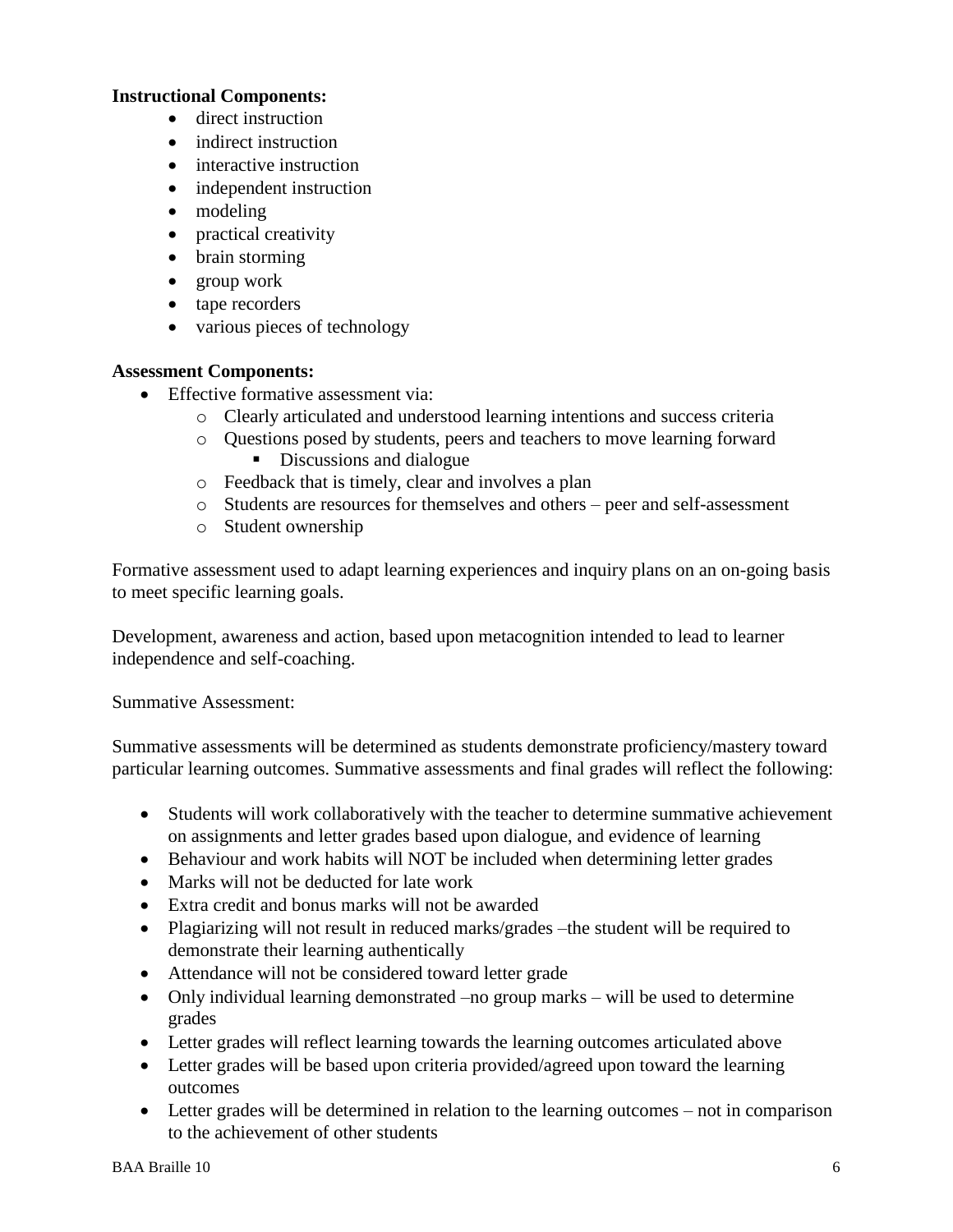- Poor work will not be assessed towards grades students will only be assessed on quality work
- Professional judgment and evidence will be used to determine final letter grade in consultation with the student
- Zeros will not be assigned to missed assignments all required assignments must be completed
- Formative or practice towards learning outcomes will not be included in final grade assessment
- Most recent evidence toward learning outcomes will be used to assign letter grades learning is not averaged over time

# **Resource Materials**

Assessment of Braille Literacy Skills ABLS Complied by Koenig, A. J. and Farrenkopf, C. In collaboration with Region IV Ed Centre 7145 W. Tadwell Houston, Texas 1994-1995

The English Braille American Edition (1994) Compiled under the Authority of the Braille Authority of North America American Printing House for the Blind P.O. Box 6085 Louisville, Kentucky 40206-0085

Braille Handbook for Literary Braille (Grade II) (1970) By Edna Laudenslager San Francisco State College San Francisco, CA

Braille Drill and Practice Sentences for Primary and Intermediate Students (1978) By Dorothy Q. Joseph San Francisco, CA